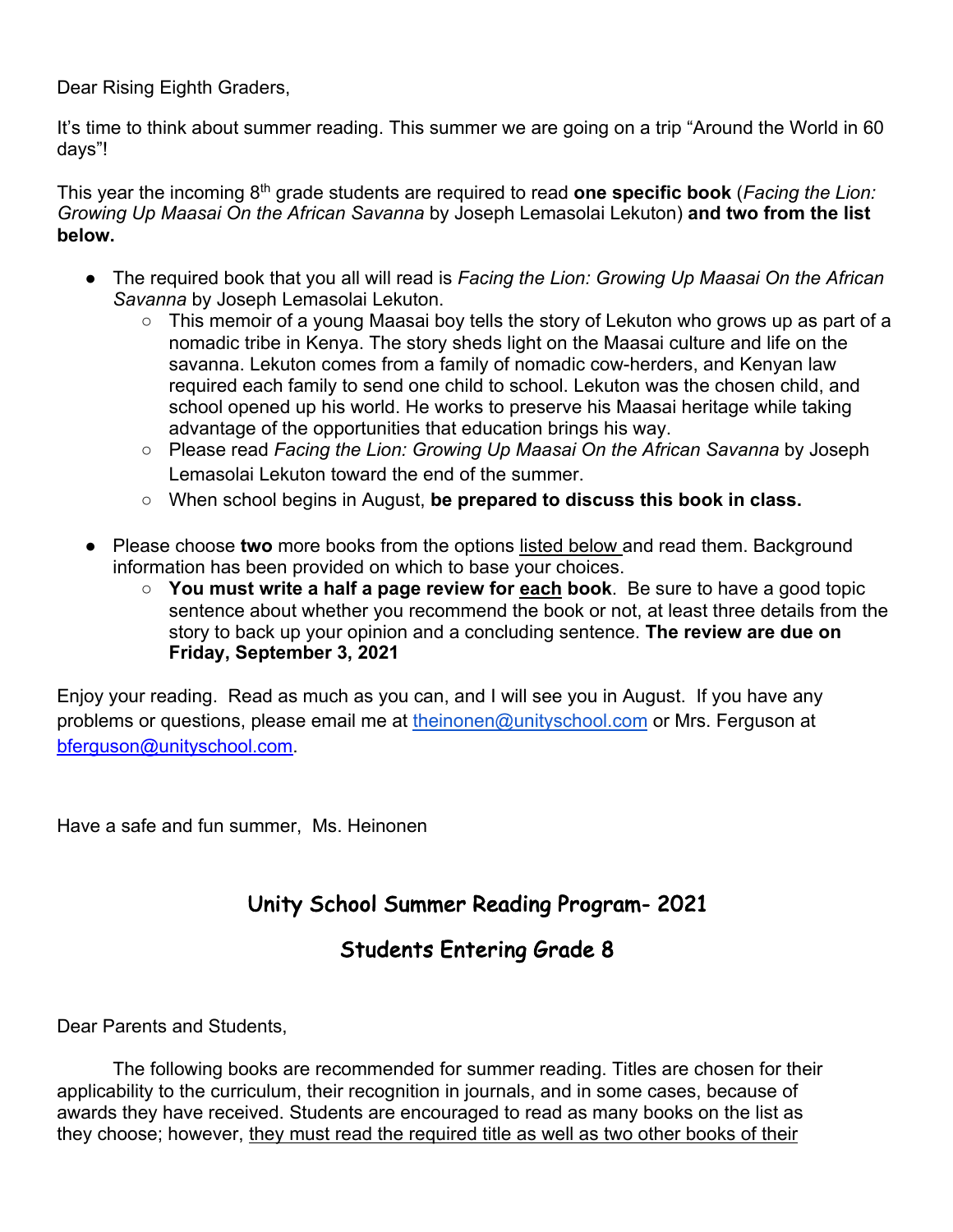choice before the start of the school year. Students may NOT choose a book they have already read, either in class or for another book report. Enjoy reading and have a wonderful summer!

**Please note these are suggested books based on published lists for middle school students and have not been reviewed for content. Parents need to use their own discretion when students are choosing books.**

### **Africa**

*Chanda's Secret* by Allan Stratton (Annick Press, 2004) **(Young Adult Content)**

Sixteen-year-old Chanda, living in the small fictional race-segregated city of Bonang in sub-Saharan Africa, must confront the tragic consequences and stigma associated with her family's encounter with HIV/AIDS. (1980-90s).

### **Asia**

*The Year of Impossible Goodbyes* by Sook Nyul Choi (Dell Press: New York, 1991)

This book is about a young teen, Sookan, and her younger brother and extended family who together bravely face harsh treatment by the occupying Japanese military in North Korea during WWII. When the war ends in 1945, Communist Russian troops offer liberation from Japanese rule, but little relief from daily hardship, leaving escape to South Korea the only hope as a family.

*The Stone Goddess* by Mingfong Ho (Republished: Demco Media, 2005).

As a young teen from a middle class urban family in Phnom Penh, groomed to be a Classical Cambodian dancer, Nakiri is forced into the rural villages and rice fields of Cambodia to work as a peasant laborer when dictator Pol Pot takes power in the 1970s. Nakiri's journey takes her from a slave labor rice camp to a Thai refugee camp, and finally to America as an immigrant after she loses her father and sister to the "killing fields" of Pol Pot.

*Chinese Cinderella: The True Story of an Unwanted Daughter* by Adeline Yen Mah.

Chinese Cinderella is the perfect title for Adeline Yen Mah's memoir of her childhood growing up in China during the 1940s as she endures life ruled by a cruel stepmother.

### **Asia/Middle East**

*The Breadwinner* by Deborah Ellis (Canada: Groundwood Books, 2000).

Set in the early years of the Taliban regime in Afghanistan, this book is about what a twelveyear-old girl, Parvana, must do when the Taliban takes her western educated father. Since girls are not allowed in public, she disguises herself as a boy to become the "breadwinner" and support her mother, two sisters, and baby brother.

*Parvana's Journey* (sequel to *The Breadwinner*) by Deborah Ellis (Canada: Groundwood Books, 2003).

After her father's death, 13-year-old Parvana, disguised as a boy, wanders alone through later 20th century war-torn Afghanistan, looking for her mother and siblings who had disappeared in the tumult of the Taliban takeover. Early in her journey, Parvana comes across three other children seeking refuge at a Pakistani refugee camp. A bittersweet ending offers hope for Parvana and her family. This sequel to *The Breadwinner* easily stands alone but I would recommend you read *The Breadwinner* first if you have not already done so.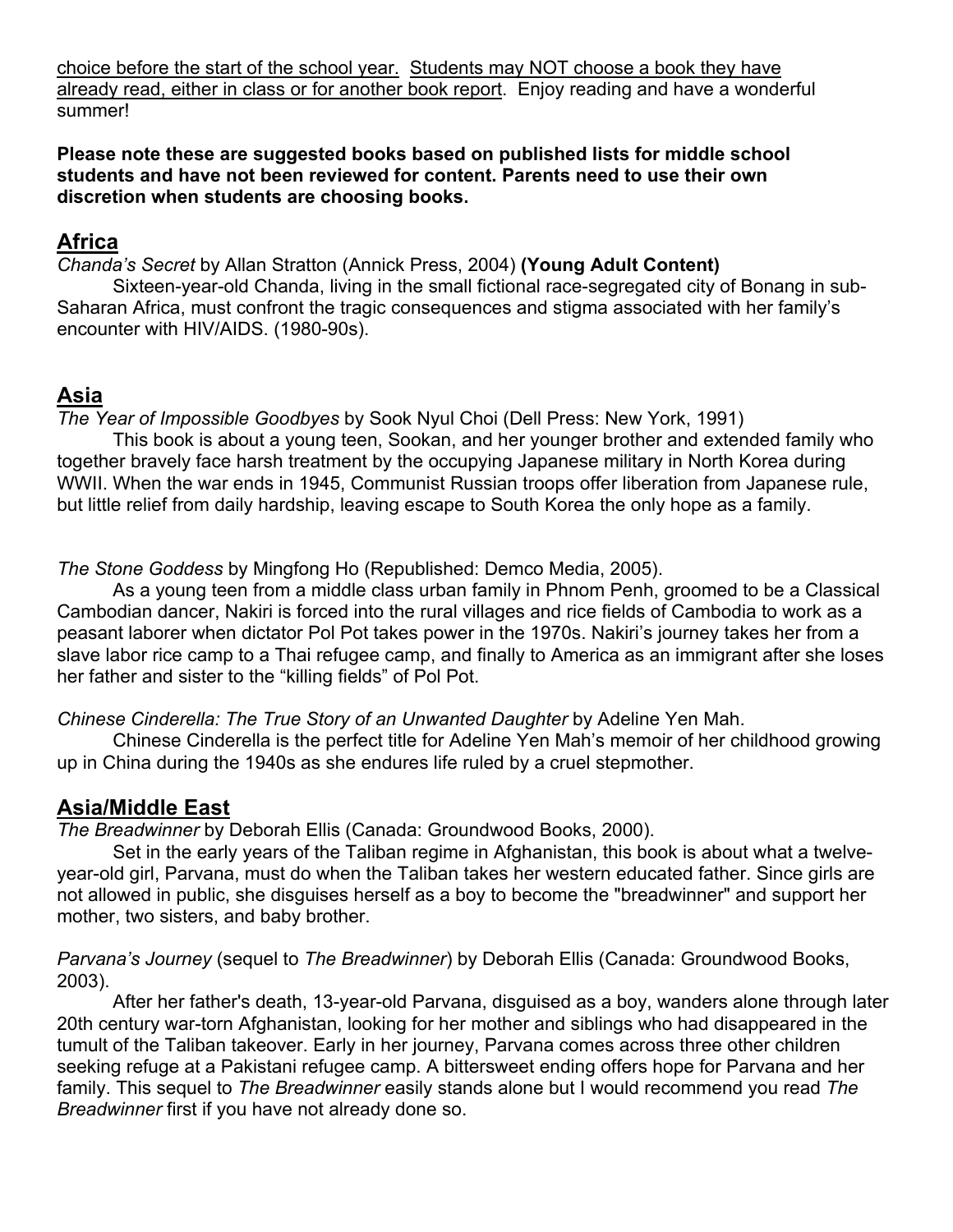#### *Elephant Run* by Roland Smith.

In 1941, Nick is sent to live with his father on a plantation in Burma to escape the war in London. Soon after, the Japanese invasion of Burma begins, and his father is imprisoned. Nick and his new friend Mya are used as slaves. They decide to escape into the jungle with the help of a dangerous elephant, Hannibal.

### **Europe**

*Between Shades of Gray* by Ruth Sepetys (Philomel Books: New York, 2011)

In 1941, fifteen-year-old Lina's life is changed forever when Soviet secret police barge violently into her home, deporting her, her mother, and her younger brother to Siberia.

### *The Book Thief* by Markus Zusak (Alfred Knopf: New York, 2006)

A foster teen living outside of Munich during WWII, Liesel Meminger, faces Death--the narrator of the story--and is saved by books, which she steals, falls in love with and shares with neighbors and a Jewish man hidden in her basement in Nazi Germany.

### *The Apothecary* by Maile Meloy.

Janie Scott's family has just moved from Los Angeles to London where she meets Benjamin Burrows, the son of a mysterious apothecary. When Ben's father is kidnapped, Janie and Ben must use the apothecary's magical book, The Pharmacopoeia, to find him and save the world.

### **South America**

### *The Dreamer* by Pam Munoz Ryan.

This fictional biography is the story of a shy Chilean boy who grows up feeling and seeing poetry all around him. The story illustrates how the poetry of Pablo Neruda was shaped by his domineering father as well as the beauty of nature.

### **Latin America**

### *Before We Were Free* by Julia Alvarez ( Alfred A. Knopf: New York, 2002)

Living in the Dominican Republic in 1960, twelve-year-old Anita de la Torre must defend her freedom in the face of her Tío Toni being "disappeared" and her remaining family being terrorized because of their suspected opposition to dictator De Trujillo's government.

*In the Time of the Butterflies* by Julia Alvarez (Algonquin Books: North Carolina, 1994)

Based on the true story of the murder of three young sisters who led opposition to Dictator Trujillo's government in the Dominican Republic in 1960, the novel moves from the point of view of each of the murdered sisters as young girls, woven together by the voice of one surviving sister, Dede.

### **North America**

*Esperanza Rising* by Pam Munoz Ryan (Scholastic Inc.: New York, 2000).

Esperanza Ortega is a wealthy Mexican girl who, with her family, must suddenly leave postrevolutionary Mexico behind and flee to the United States.

She and her mother end up as migrant farm workers in California and struggle to adapt and survive in the United States during the Depression Era of the 1930s.

### *Shooting Kabul* by N.H. Senzai (Simon and Schuster: New York, 2010).

Escaping from Taliban-controlled Afghanistan in the summer of 2001, young teen Fadi and his family immigrate to the San Francisco Bay Area, where Fadi schemes to return to the Pakistani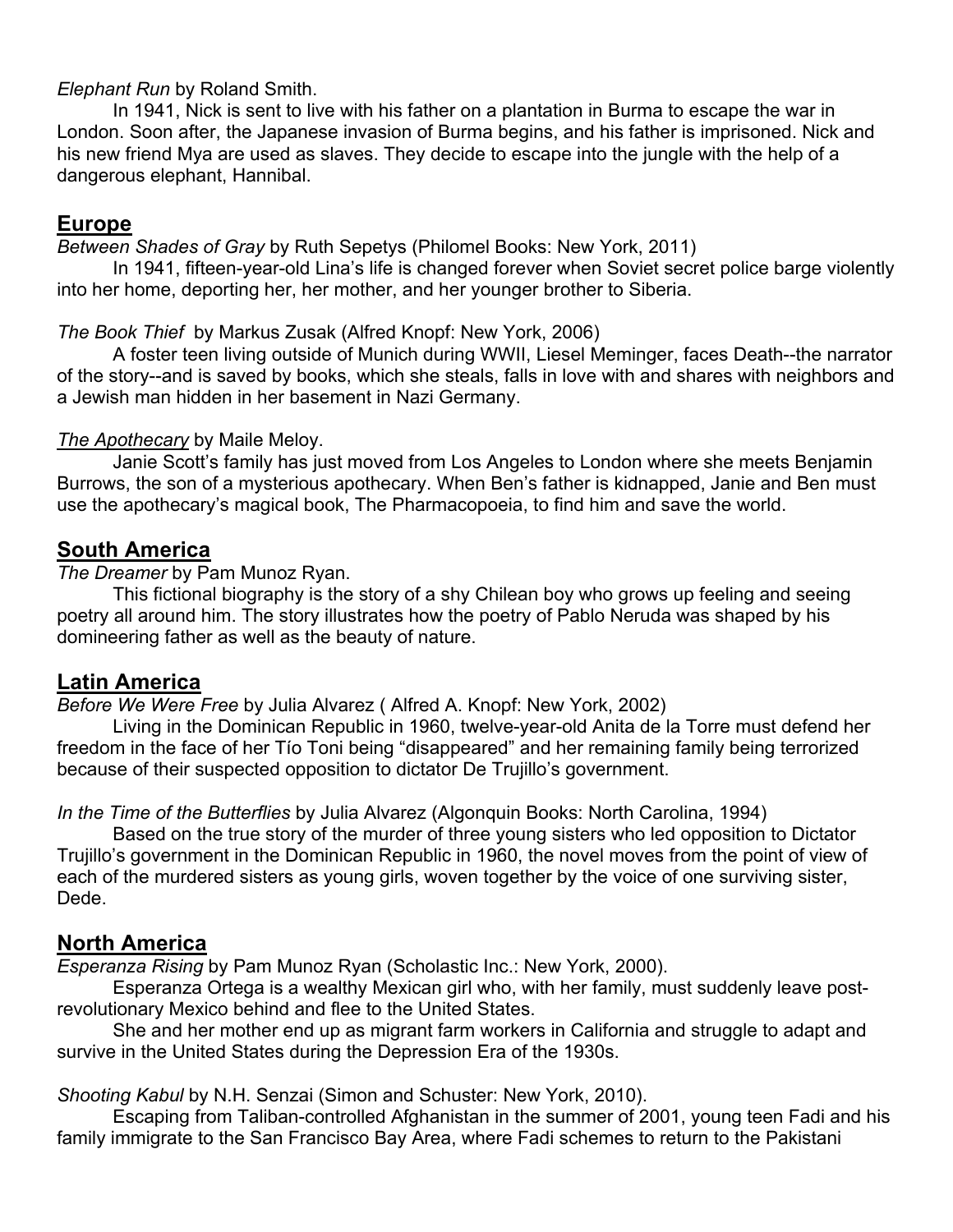refugee camp where he accidentally lost grip of his little sister Miriam's hand, resulting in her accidentally being left behind.

### *Under The Mesquite* by Guadalupe Garcia McCall.

When her mom is diagnosed with cancer, Lupita struggles to maintain her life as a Mexican-American high school student and budding actress, while also caring for her younger siblings. Written in verse, this is an unforgettable story about family bonds, the healing power of words, and the strength it takes to face overwhelming loss.

### *Inside Out and Back Again* by Lai, Thanhla .

Ha and her family flee Vietnam and resettle in Alabama. There she struggles with grammar, customs, dress (she wears a flannel nightgown to school, for example), and also cruel rejection from mean classmates. Based on the author's experiences as a child refugee, this National Book Award and 2012 Newbery Honor winner is both humorous and heartbreaking.

# *REQUIRED MIDDLE SCHOOL BASIC SUPPLY LIST 2021 -2022*

*When possible, Unity School students are encouraged to buy earth-friendly supplies made from recycled and non-toxic materials. Please save receipts in case items need to be returned. Please replenish all required supplies as needed throughout the year. Thank you.*

**Required item** (see picture for samples)

- Carrying case/briefcase with handles minimum 11" x 9" (see picture below)
- Ear buds labeled with name (used in all classes)
- At least 2 masks (two or three ply required)
- Travel size hand sanitizer

### ● **Class Subject Requirements**:

- -- One sturdy folder with notebook paper for Language Arts (6th 8th)
- -- One three subject spiral notebook for Social Studies (6th 8th) **AND** one 2" binder for Social Studies (6th - 8th)
- -- One sturdy folder for Spanish (6th 8th)
- -- One 2" binder for Math (6th 8th); two folders with pockets to go into the Math binder
- -- Two pocket folders with prongs OR  $\frac{1}{4}$  inch binder for Science (6th 8th)

### **Sharing of items will not be allowed; students must have their own supplies.**

- Loose-leaf paper (replenished throughout the year)
- Graph paper (replenished throughout the year)
- At least three packages 3" x 5" index cards-
- **Several pencils** (mandatory for math) and **pens** (black or blue), **several red ink pens** (for all classes, please keep in a zipper pencil case, and replenish regularly)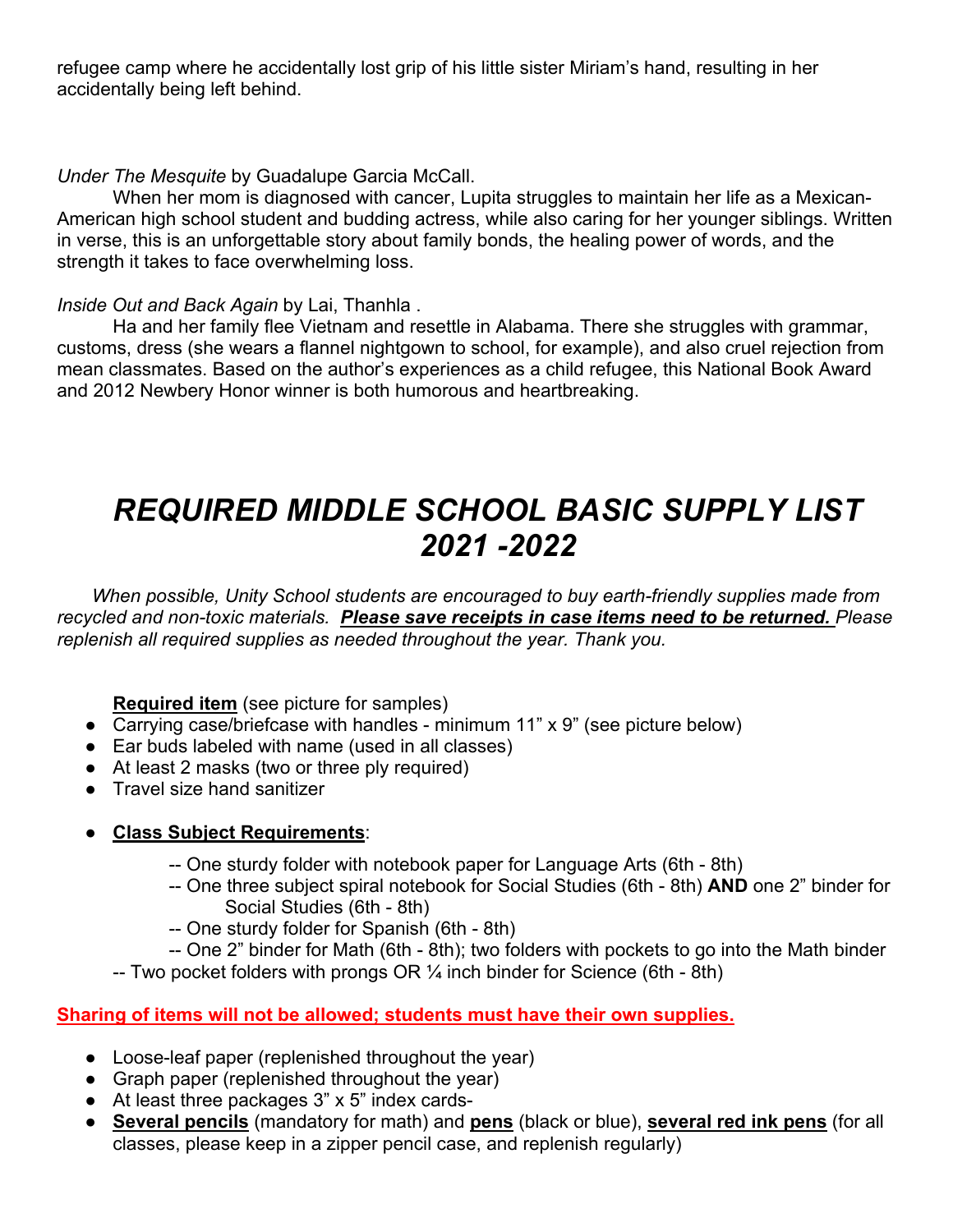- Several highlighters
- Colored pencils and markers (thick lined)
- One scientific calculator: acceptable calculators are shown below

#### **Supplies needed for home:**

- File folders, accordion folder, or other system for storage of papers
- Extra loose-leaf paper & extra dividers
- Extra writing materials
- Additional supplies may be required

#### **No book covers/socks needed**

#### **Calculator**

Florida DOE-approved calculators for Sessions 2 and 3 on the FSA Grade 7 & 8 Mathematics and Session 2 on the FSA EOC Algebra 1, Geometry, & Algebra 2 exams.



Casio fx-260 solar



Casio fx-82 solar



Sharp EL-510R







#### **Carrying case examples**